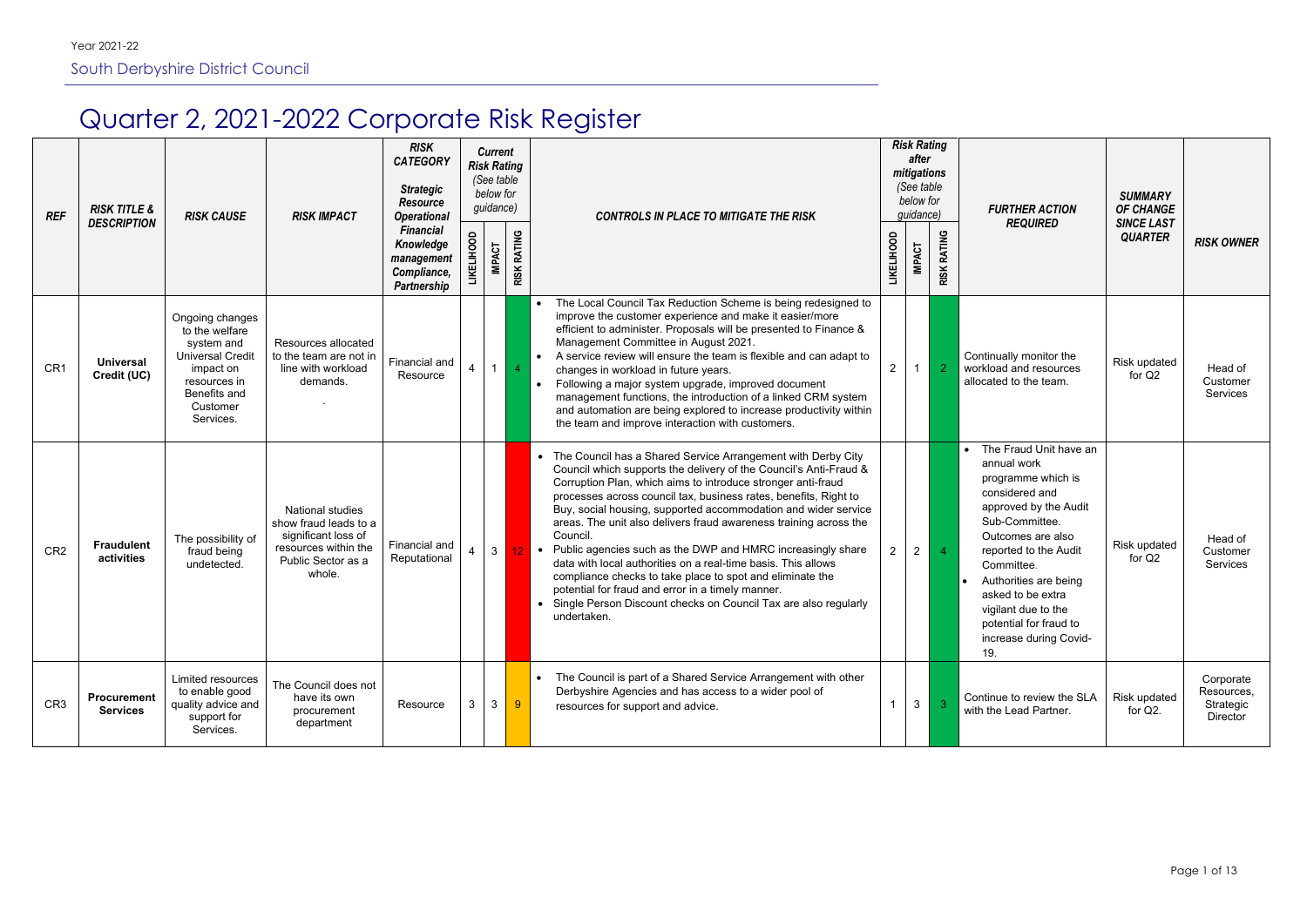| <b>REF</b>      | <b>RISK TITLE &amp;</b><br><b>DESCRIPTION</b>                         | <b>RISK CAUSE</b>                                                                                                                                              | <b>RISK IMPACT</b>                                                                                                                                                             | <b>RISK</b><br><b>CATEGORY</b><br><b>Strategic</b><br><b>Resource</b><br><b>Operational</b> | <b>Current</b><br><b>Risk Rating</b><br>(See table<br>below for<br>guidance) |                       | <b>CONTROLS IN PLACE TO MITIGATE THE RISK</b>                                                                                                                                                                                                                                                                                                                                                                                                                                                                                                                                                                                                       | <b>Risk Rating</b><br>after<br>mitigations<br>(See table<br>below for<br>guidance) |                              | <b>FURTHER ACTION</b><br><b>REQUIRED</b>                                                                                                                                   | <b>SUMMARY</b><br><b>OF CHANGE</b><br><b>SINCE LAST</b> |                                                       |
|-----------------|-----------------------------------------------------------------------|----------------------------------------------------------------------------------------------------------------------------------------------------------------|--------------------------------------------------------------------------------------------------------------------------------------------------------------------------------|---------------------------------------------------------------------------------------------|------------------------------------------------------------------------------|-----------------------|-----------------------------------------------------------------------------------------------------------------------------------------------------------------------------------------------------------------------------------------------------------------------------------------------------------------------------------------------------------------------------------------------------------------------------------------------------------------------------------------------------------------------------------------------------------------------------------------------------------------------------------------------------|------------------------------------------------------------------------------------|------------------------------|----------------------------------------------------------------------------------------------------------------------------------------------------------------------------|---------------------------------------------------------|-------------------------------------------------------|
|                 |                                                                       |                                                                                                                                                                |                                                                                                                                                                                | <b>Financial</b><br>Knowledge<br>management<br>Compliance,<br>Partnership                   | <b>LIKELIHOOD</b><br><b>IMPACT</b>                                           | <b>RATING</b><br>RISK |                                                                                                                                                                                                                                                                                                                                                                                                                                                                                                                                                                                                                                                     | <b>LIKELIHOOD</b><br><b>IMPACT</b>                                                 | <b>RATING</b><br><b>RISK</b> |                                                                                                                                                                            | <b>QUARTER</b>                                          | <b>RISK OWNER</b>                                     |
| CR4             | <b>Public</b><br><b>Building</b>                                      | Ensuring public<br>buildings are safe<br>and have<br>adequate repair<br>budgets to ensure<br>they remain fit for<br>purpose.                                   | Funding available<br>within the budget<br>provisions to deliver<br>the planned<br>maintenance<br>programme                                                                     | Financial and<br>Compliance                                                                 | $\mathbf{3}$<br>2                                                            | $6\overline{6}$       | The additional repairs reserve has addressed the risk in the short<br>term<br>Condition surveys are being undertaken with a view to preparing<br>a planned maintenance programme and comparing estimated<br>costs against available budgets.<br>The safety measures identified within the Covid-19 risk<br>assessments will be implemented before any closed Council<br>building is re-opened to the public.                                                                                                                                                                                                                                        | $\overline{2}$<br>$\overline{2}$                                                   | $\overline{4}$               | Continually monitor and<br>review the repair<br>budgets to ensure<br>adequate funding is<br>available for the<br><b>Planned Maintenance</b><br>Programme going<br>forward. | Risk updated<br>for Q2                                  | Head of<br>Corporate<br>Property                      |
| CR7             | <b>Payroll</b><br><b>Service</b>                                      | There is no<br>additional<br>capacity or<br>expertise within<br>the team to cope<br>with any down<br>time so the risk of                                       | employees and<br>members not<br>receiving payments<br>due is significant                                                                                                       | Resource                                                                                    | $\overline{4}$                                                               |                       | A report was approved in August 2021 for the approval to look<br>into a new system or provide additional resources.<br>There is a support function for payroll provision available to the<br>Council from the supplier of the payroll software which can be<br>utilised in an emergency.<br>Discussions regarding cover of the payroll service are currently<br>$16$ $\bullet$<br>underway with the software supplier to make the detail more<br>formal.<br>Chesterfield Borough Council use the same payroll system and<br>are able to offer a small level of support if required although they<br>would not have the capacity to run the payroll. | $\overline{2}$                                                                     |                              | <b>Review Finance structure</b>                                                                                                                                            | Risk updated<br>for $Q2$                                | Head of<br>Finance                                    |
| CR <sub>8</sub> | <b>Payroll</b><br><b>Software</b><br><b>Contract</b><br><b>Expiry</b> | The contract<br>expires in March<br>2022                                                                                                                       | No payroll system<br>available from the 1 <sup>st</sup><br>of April 2022                                                                                                       | Compliance                                                                                  | $\overline{4}$<br>4                                                          |                       | Discussions with the current software provider are underway<br>regarding the contract.<br>Discussions are underway with the recently upgraded financial<br>management provider to potentially move the payroll service to<br>the Unit4 system.                                                                                                                                                                                                                                                                                                                                                                                                      | $2^{\circ}$                                                                        | 3                            | Report to members on<br>decisions                                                                                                                                          | Risk updated<br>for Q2                                  | Head of<br>Finance                                    |
| CR9             | Transformati<br>on<br>Compliance                                      | Committing to<br>already allocated<br>resources or<br>finances of<br>projects outside<br>the annual work<br>programme for<br><b>ICT and Business</b><br>Change | The Council has<br>signed up to a<br>Transformation<br>Roadmap which<br>would be adversely<br>affected and not<br>delivered therefore<br>failing the corporate<br>plan target. | Strategic                                                                                   | $\overline{2}$                                                               | 8                     | Ensure all Heads of Service are aware of the roadmap and the<br>implications of adding additional projects.<br>Ensure Transformation Steering Group members understand<br>when they are involved in other work how that affects the ability<br>to deliver critical transformation projects.<br>Key TSG members feeding back any discussions or ongoing<br>work relating to unauthorised projects as soon as possible.                                                                                                                                                                                                                               | 3<br>2                                                                             |                              |                                                                                                                                                                            | Risk updated<br>for Q2                                  | Head of<br><b>Business</b><br>Change, ICT,<br>Digital |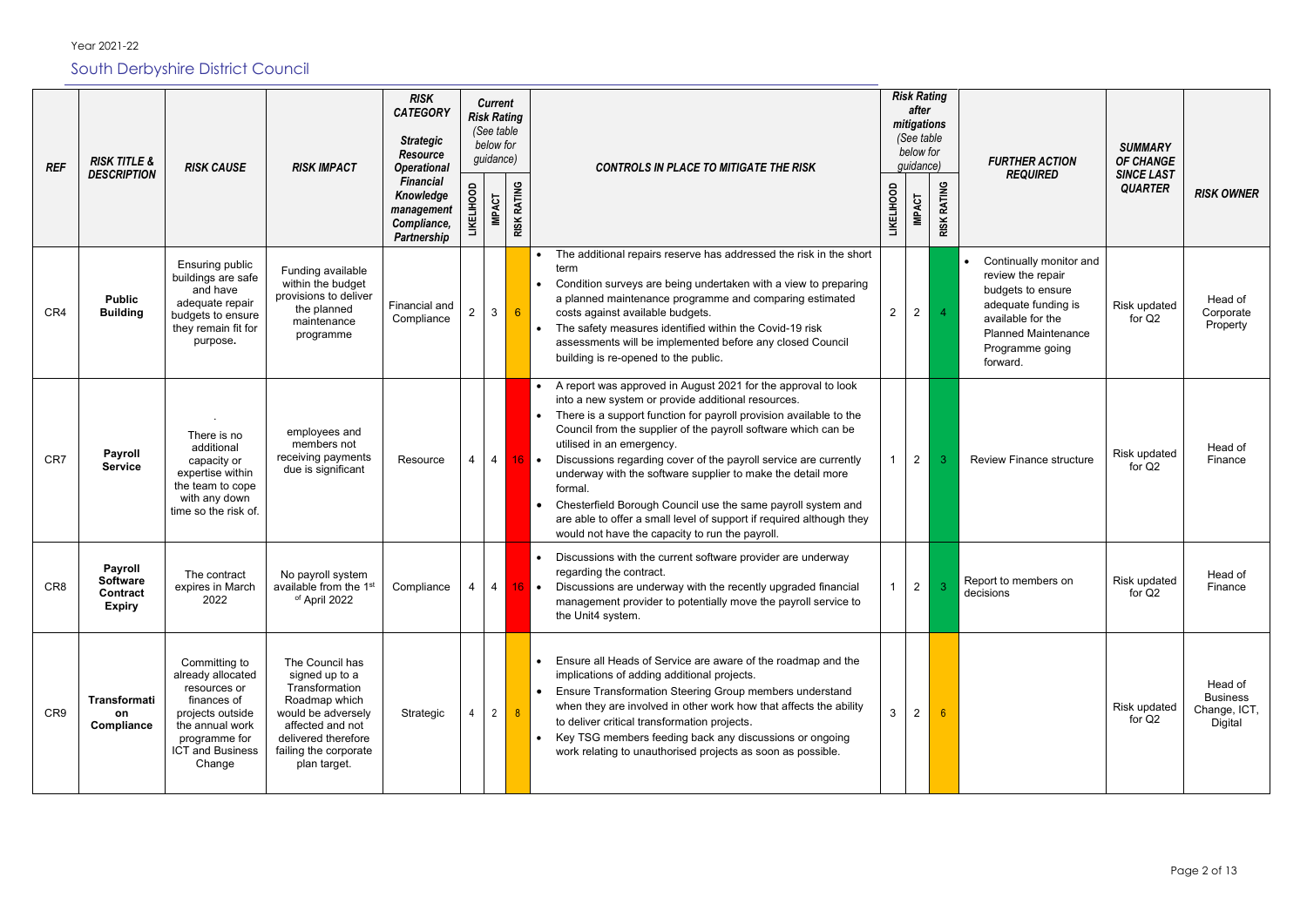| <b>REF</b>  | <b>RISK TITLE &amp;</b>                                       | <b>RISK CAUSE</b>                                                                                                                                                        | <b>RISK IMPACT</b>                                                                                                                                                                                                                                   | <b>RISK</b><br><b>CATEGORY</b><br><b>Strategic</b><br><b>Resource</b><br><b>Operational</b> |                   | <b>Current</b><br><b>Risk Rating</b><br>(See table<br>below for<br>guidance) |                    | <b>CONTROLS IN PLACE TO MITIGATE THE RISK</b>                                                                                                                                                                                                                                                                                                                                                                                                                                                                                                                                                                                                                                                                                                                                                                                                              |                   | <b>Risk Rating</b><br>after<br>mitigations<br>(See table<br>below for<br>guidance) |                    |
|-------------|---------------------------------------------------------------|--------------------------------------------------------------------------------------------------------------------------------------------------------------------------|------------------------------------------------------------------------------------------------------------------------------------------------------------------------------------------------------------------------------------------------------|---------------------------------------------------------------------------------------------|-------------------|------------------------------------------------------------------------------|--------------------|------------------------------------------------------------------------------------------------------------------------------------------------------------------------------------------------------------------------------------------------------------------------------------------------------------------------------------------------------------------------------------------------------------------------------------------------------------------------------------------------------------------------------------------------------------------------------------------------------------------------------------------------------------------------------------------------------------------------------------------------------------------------------------------------------------------------------------------------------------|-------------------|------------------------------------------------------------------------------------|--------------------|
|             | <b>DESCRIPTION</b>                                            |                                                                                                                                                                          |                                                                                                                                                                                                                                                      | <b>Financial</b><br>Knowledge<br>management<br>Compliance,<br><b>Partnership</b>            | <b>LIKELIHOOD</b> | <b>IMPACT</b>                                                                | <b>RISK RATING</b> |                                                                                                                                                                                                                                                                                                                                                                                                                                                                                                                                                                                                                                                                                                                                                                                                                                                            | <b>LIKELIHOOD</b> | <b>IMPACT</b>                                                                      | <b>RISK RATING</b> |
| <b>CR10</b> | <b>Banking and</b><br>Counterparty<br><b>Limits</b>           | Authorised<br>signatories being<br>unavailable,<br>Internet failure<br>resulting in no<br>access to the<br>bank accounts.                                                | Result in a breach of<br>the approved<br>counterparty limits<br>set by the Council                                                                                                                                                                   | Resource                                                                                    | $\overline{4}$    | 3 <sup>1</sup>                                                               | $12$ .             | • Annual leave and meetings of both approvers and administrative<br>functions are monitored by the team to ensure any potential risks<br>are mitigated.<br>5 administration staff have responsibility for setting up transfers<br>of cash therefore any external internet failure is mitigated by<br>having at least 2 other staff to take over the process.<br>There are 3 approvers for banking transactions, 2 of which are<br>the S151 and Deputy S151 Officers. At least 1 of these officers is<br>always available for approvals.<br>Cash flow forecasts are updated daily, and any known transfers<br>are set up in advance.<br>The risk of the Internet failure is mitigated through risk CR23                                                                                                                                                     |                   | $\overline{1}$                                                                     |                    |
| <b>CR11</b> | <b>Failure of</b><br>systems<br>external to<br><b>Finance</b> | The Academy<br>system interfaces<br>data for Housing<br>Benefit, Council<br><b>Tax and Business</b><br>Rates daily. The<br>AIM system<br>interfaces cash<br>files daily. | Impacts of Customer<br>accounts and<br>financial statements<br>not being up to date<br>with cash paid and<br>the FMS not<br>including all assets<br>and liabilities<br>resulting in potential<br>qualification of the<br><b>Financial Statements</b> | Compliance<br>and<br>reputational                                                           | $\sqrt{2}$        | 3                                                                            | $6\phantom{1}6$    | An annual maintenance fee is paid to the system providers for<br>system support and disaster recovery.<br>Daily reconciliations of cash are completed by the Finance team<br>to ensure that any failure is recognised immediately. To prevent<br>any reputational issues, a major failure would result in debt<br>collection reminders being delayed.<br>Bank accounts are also reconciled daily, and any missing cash<br>files would be manually transferred into the FMS to ensure the<br>Debtor position is correct.<br>Council Tax, Business Rates and Housing Benefit interface files<br>are reconciled monthly but the processing of the interface files is<br>a manual task so any failure of file generation would be<br>recognised immediately and reported to the IT Helpdesk.<br>An upgrade to the Academy system has taken place.<br>$\bullet$ |                   |                                                                                    | 2                  |

| isk Rating<br>after<br>nitigations<br>(See table<br>below for<br>guidance) |                    | <b>FURTHER ACTION</b> | <b>SUMMARY</b><br>OF CHANGE         |                    |
|----------------------------------------------------------------------------|--------------------|-----------------------|-------------------------------------|--------------------|
| <b>IMPACT</b>                                                              | <b>RISK RATING</b> | <b>REQUIRED</b>       | <b>SINCE LAST</b><br><b>QUARTER</b> | <b>RISK OWNER</b>  |
| $\mathbf{1}$                                                               | 1                  |                       | Risk updated<br>for Q <sub>2</sub>  | Head of<br>Finance |
| $\mathbf{1}$                                                               | $\overline{2}$     |                       | Risk updated<br>for Q2              | Head of<br>Finance |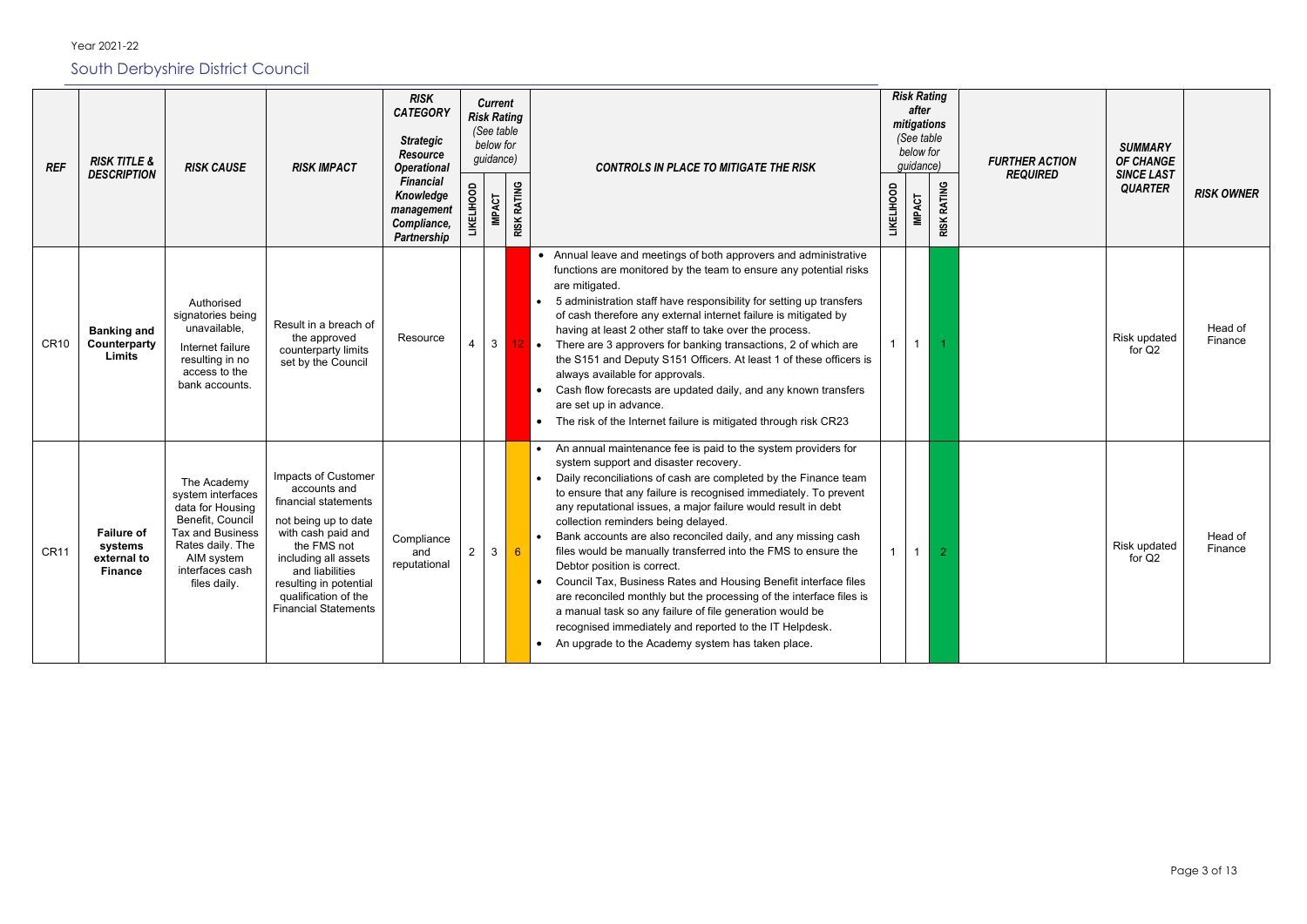| <b>REF</b>  | <b>RISK TITLE &amp;</b><br><b>DESCRIPTION</b>                                       | <b>RISK CAUSE</b>                                                                                                                                                                                                                                                                                                                                                                                                                                                      | <b>RISK IMPACT</b>                                                                                                                                                                                                                                                                                                                                                                                                                                                                                                                                                                                                                                                   | <b>RISK</b><br><b>CATEGORY</b><br><b>Strategic</b><br><b>Resource</b><br><b>Operational</b><br><b>Financial</b> | <b>Risk Rating</b> | <b>Current</b><br>(See table<br>below for<br>guidance) |                    | <b>CONTROLS IN PLACE TO MITIGATE THE RISK</b>                                                                                                                                                                                                                                                                                                                                                                                                                                                                                                                                                                                                                                                                                                                                                                                                                                                                                                                                                                                                                                                                                                                                                                                                                                                                                                                                                                                |                   | <b>Risk Rating</b><br>after<br>mitigations<br>(See table<br>below for<br>guidance) |                              | <b>FURTHER ACTION</b><br><b>REQUIRED</b>                                                                                  | <b>SUMMARY</b><br><b>OF CHANGE</b><br><b>SINCE LAST</b> |                                                  |
|-------------|-------------------------------------------------------------------------------------|------------------------------------------------------------------------------------------------------------------------------------------------------------------------------------------------------------------------------------------------------------------------------------------------------------------------------------------------------------------------------------------------------------------------------------------------------------------------|----------------------------------------------------------------------------------------------------------------------------------------------------------------------------------------------------------------------------------------------------------------------------------------------------------------------------------------------------------------------------------------------------------------------------------------------------------------------------------------------------------------------------------------------------------------------------------------------------------------------------------------------------------------------|-----------------------------------------------------------------------------------------------------------------|--------------------|--------------------------------------------------------|--------------------|------------------------------------------------------------------------------------------------------------------------------------------------------------------------------------------------------------------------------------------------------------------------------------------------------------------------------------------------------------------------------------------------------------------------------------------------------------------------------------------------------------------------------------------------------------------------------------------------------------------------------------------------------------------------------------------------------------------------------------------------------------------------------------------------------------------------------------------------------------------------------------------------------------------------------------------------------------------------------------------------------------------------------------------------------------------------------------------------------------------------------------------------------------------------------------------------------------------------------------------------------------------------------------------------------------------------------------------------------------------------------------------------------------------------------|-------------------|------------------------------------------------------------------------------------|------------------------------|---------------------------------------------------------------------------------------------------------------------------|---------------------------------------------------------|--------------------------------------------------|
|             |                                                                                     |                                                                                                                                                                                                                                                                                                                                                                                                                                                                        |                                                                                                                                                                                                                                                                                                                                                                                                                                                                                                                                                                                                                                                                      | Knowledge<br>management<br>Compliance,<br>Partnership                                                           | <b>LIKELIHOOD</b>  | <b>IMPACT</b>                                          | <b>RISK RATING</b> |                                                                                                                                                                                                                                                                                                                                                                                                                                                                                                                                                                                                                                                                                                                                                                                                                                                                                                                                                                                                                                                                                                                                                                                                                                                                                                                                                                                                                              | <b>LIKELIHOOD</b> | <b>IMPACT</b>                                                                      | <b>RATING</b><br><b>RISK</b> |                                                                                                                           | <b>QUARTER</b>                                          | <b>RISK OWNER</b>                                |
| <b>CR12</b> | Government<br>Funding - a<br>reduction in<br>core funding                           | As a growth area,<br>the Council's<br>proportion of core<br>funding is heavily<br>reliant on the New<br><b>Homes Bonus</b><br>(NHB) and<br><b>Business Rates.</b><br>This makes it<br>potentially<br>vulnerable from<br>changes to the<br>current<br>distribution<br>system relative to<br>other authorities<br>who still receive<br>Revenue Support<br>Grant. This is a<br>potential<br>weakness<br>highlighted in the<br>Council's<br>Financial<br>Resilience Index. | Overall income has<br>been increasing in<br>recent years from the<br><b>NHB</b> and Business<br>Rates growth. There<br>has been uncertainty<br>for some time<br>regarding the<br>replacement for the<br>NHB and future<br>changes to the<br>Retention of<br><b>Business Rates,</b><br>which could<br>disadvantage the<br>Council relative to<br>other authorities.<br>The Government<br>have delayed<br>implementing<br>outcomes from their<br><b>Fair Funding Review</b><br>until 2022/23.<br>In addition, there<br>may be a longer-term<br>impact of the current<br>Covid-19 pandemic<br>on the level and<br>distribution of<br>resources for local<br>government. | Financial                                                                                                       | 3                  | $\mathbf{3}$                                           | 9 <sup>°</sup>     | <b>Financial Planning</b><br>The Council plans it finances over five years for the General<br>Fund and 10 years for the Housing Revenue Account. Its<br>financial target of achieving a minimum level of contingency<br>balance on a rolling five-year basis allows for a planned and<br>timely approach to address any financial difficulties.<br>The Medium-Term Financial Plan (MTFP) is regularly<br>reviewed, updated and reported to the Finance Committee<br>on a quarterly basis.<br><b>Current Financial Position</b><br>Overall, the General Fund currently shows a healthy position<br>due to the level of reserves, although the medium-term<br>forecast indicates an increasing deficit in future years<br>although this may be the worst-case scenario as it forecasts<br>increasing expenditure to meet the population growth, but a<br>reduction in income<br>Projected budget deficits could be financed from reserves if<br>required, although this would become unsustainable well<br>before 2025/26.<br>The impact of Covid-19 on the short-term financial position is<br>being kept under review temporary increases in expenditure<br>and loss of income are being met from additional<br>Government funding received.<br>The Council has approved that no new revenue spending,<br>over and above that approved by the Council in February<br>2021, is committed until the situation becomes clearer. | 3                 | $\overline{2}$                                                                     | 6 <sup>°</sup>               | Income and Expenditure<br>is being kept under<br>review and reported to<br>the Finance Committee<br>on a quarterly basis. | Risk updated<br>for Q2                                  | Strategic<br>Director,<br>Corporate<br>Resources |
| <b>CR13</b> | The Economy<br>- the impact of<br>the national<br>economic<br>situation<br>locally. | The impact of the<br>current Covid-19<br>pandemic could<br>have a longer-<br>term impact on<br>the Council's core<br>income as<br>residents and<br>businesses may<br>face difficulties in<br>paying Council<br>Tax, Business<br>Rates and Rent. It<br>could also result                                                                                                                                                                                                | Any negative effects<br>could be<br>disproportionate for<br>the District as a<br>significant growth<br>area.                                                                                                                                                                                                                                                                                                                                                                                                                                                                                                                                                         | Financial                                                                                                       | 3                  | $\mathbf{3}$                                           | 9                  | <b>Support for Local Businesses</b><br>The Government has provided various funding and support for<br>local businesses and residents to help them overcome the impact<br>of Covid-19.<br>Regeneration<br>In addition, major residential development has largely continued<br>$\bullet$<br>and following an initial downturn in planning applications in April<br>2020, they have since shown a strong and sustained upward<br>turn. In addition, the sale of the Council's former Depot Site for<br>redevelopment has been completed and work commenced.                                                                                                                                                                                                                                                                                                                                                                                                                                                                                                                                                                                                                                                                                                                                                                                                                                                                     | $\overline{2}$    | $\mathbf{3}$                                                                       | 6                            | Keep under review through<br>quarterly reporting.                                                                         | Risk updated<br>for Q2                                  | Strategic<br>Director,<br>Corporate<br>Resources |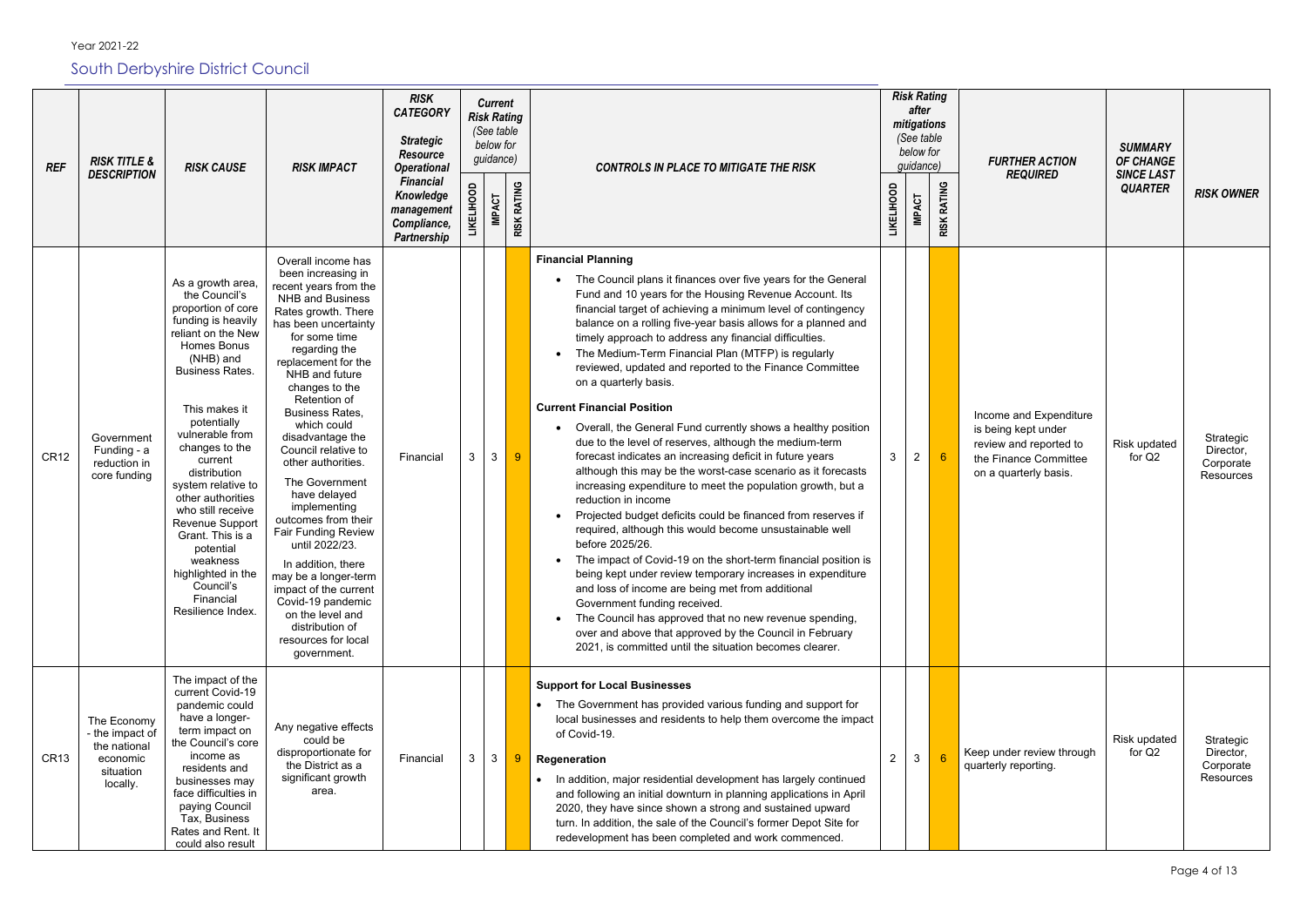Year 2021-22

### South Derbyshire District Council

| <b>REF</b>       | <b>RISK TITLE &amp;</b><br><b>DESCRIPTION</b>                                                                                                         | <b>RISK CAUSE</b>                                                                                                                                                                                                                                   | <b>RISK IMPACT</b>                                                                                                                                   | <b>RISK</b><br><b>CATEGORY</b><br><b>Strategic</b><br><b>Resource</b><br><b>Operational</b> |                   | <b>Current</b><br><b>Risk Rating</b><br>(See table<br>below for<br>guidance) |                    | <b>CONTROLS IN PLACE TO MITIGATE THE RISK</b>                                                                                                                                                                                                                                                                                                                                                                                                                                                                                                                                                                                                                                                                                                                                                                                                                                                                                                                                                                                                                                                                                                               |                   | <b>Risk Rating</b><br>after<br>mitigations<br>(See table<br>below for<br>guidance) |                    |                         |
|------------------|-------------------------------------------------------------------------------------------------------------------------------------------------------|-----------------------------------------------------------------------------------------------------------------------------------------------------------------------------------------------------------------------------------------------------|------------------------------------------------------------------------------------------------------------------------------------------------------|---------------------------------------------------------------------------------------------|-------------------|------------------------------------------------------------------------------|--------------------|-------------------------------------------------------------------------------------------------------------------------------------------------------------------------------------------------------------------------------------------------------------------------------------------------------------------------------------------------------------------------------------------------------------------------------------------------------------------------------------------------------------------------------------------------------------------------------------------------------------------------------------------------------------------------------------------------------------------------------------------------------------------------------------------------------------------------------------------------------------------------------------------------------------------------------------------------------------------------------------------------------------------------------------------------------------------------------------------------------------------------------------------------------------|-------------------|------------------------------------------------------------------------------------|--------------------|-------------------------|
|                  |                                                                                                                                                       |                                                                                                                                                                                                                                                     |                                                                                                                                                      | <b>Financial</b><br>Knowledge<br>management<br>Compliance,<br><b>Partnership</b>            | <b>LIKELIHOOD</b> | <b>IMPACT</b>                                                                | <b>RISK RATING</b> |                                                                                                                                                                                                                                                                                                                                                                                                                                                                                                                                                                                                                                                                                                                                                                                                                                                                                                                                                                                                                                                                                                                                                             | <b>LIKELIHOOD</b> | <b>IMPACT</b>                                                                      | <b>RISK RATING</b> |                         |
|                  |                                                                                                                                                       | in a recession in<br>the local<br>economy.<br>In addition, the<br>introduction of<br>negative interest<br>rates by the Bank<br>of England, could<br>mean that the<br>Council will have<br>to pay to have its<br>cash and<br>reserves on<br>deposit. |                                                                                                                                                      |                                                                                             |                   |                                                                              |                    | The Finance and Management Committee approved a new<br>$\bullet$<br>capital investment programme of approximately £4 million on 8<br>October 2020 which will provide resources for regeneration and<br>community projects.<br><b>Treasury Management</b><br>The MTFP is not reliant on interest rates increasing from the<br>current level to generate revenue on its reserves and balances.<br>Any increase would be a direct benefit to the Budget.<br>The Council's Lending Policy is reviewed on a weekly and daily<br>basis to mitigate the risk of negative interest rates and to expand<br>the Counterparty List where it is safe to do so.<br>Apart from debt associated with its Council Housing, the Council<br>is debt free. Regarding the debt, a significant amount is at fixed<br>interest rates and is affordable within the Housing Revenue<br>Account's financial plan. The interest rate associated with a<br>smaller proportion of variable rate debt, is below that budgeted                                                                                                                                                            |                   |                                                                                    |                    |                         |
| CR <sub>14</sub> | Technology,<br>Data and<br>Security -<br>keeping pace<br>with<br>developments<br>in IT, together<br>with the<br>management<br>and security of<br>data | There is a<br>potential security<br>risk for running<br>outdated or<br>unsupported<br>systems<br>Employees not<br>following due<br>process in relation<br>to IT and data<br>security                                                                | There is potential to<br>loss operational data<br>and for reputational<br>damage, together<br>with possible fines,<br>should a data breach<br>occur. | Strategic                                                                                   | 4                 | 4                                                                            | $16$ $\bullet$     | <b>IT Upgrades and Development</b><br>The Council has an ICT replacement programme in place which<br>$\bullet$<br>directs hardware and corporate infrastructure upgrades. This is<br>resourced through provision in the IT base budget, together with<br>an IT Asset Replacement Reserve. New laptops, smartphones<br>and an upgrade to Microsoft 365 was completed in 2020.<br><b>Security of Systems</b><br>The Council is currently compliant with the Government's Public<br>$\bullet$<br>Services Network requirements.<br>Regular Internal Audit Reviews test the robustness of systems<br>and the infrastructure with recommendations to strengthen the<br>ICT environment being reported to and monitored by the Audit<br>Sub-Committee.<br>Due to potential virus attacks, measures are in place to restrict<br>Internet access and to control the use of mobile devices.<br>Continually updated and patched digital estate including firewall<br>$\bullet$<br>servers and antivirus<br><b>Security of Data</b><br>Regular briefings and guidance documents are issued to raise<br>awareness of data and security issues. An E-learning package is | 3                 | 3 <sup>1</sup>                                                                     | 9                  | Induc<br>new s<br>emplo |

| isk Rating<br>after<br>nitigations<br>(See table<br>below for<br>guidance) |                    | <b>FURTHER ACTION</b><br><b>REQUIRED</b>                                       | <b>SUMMARY</b><br>OF CHANGE<br><b>SINCE LAST</b>                                 |                                                       |
|----------------------------------------------------------------------------|--------------------|--------------------------------------------------------------------------------|----------------------------------------------------------------------------------|-------------------------------------------------------|
| <b>IMPACT</b>                                                              | <b>RISK RATING</b> |                                                                                | <b>QUARTER</b>                                                                   | <b>RISK OWNER</b>                                     |
|                                                                            |                    |                                                                                |                                                                                  |                                                       |
|                                                                            |                    |                                                                                |                                                                                  |                                                       |
|                                                                            |                    |                                                                                |                                                                                  |                                                       |
|                                                                            |                    |                                                                                |                                                                                  |                                                       |
|                                                                            |                    |                                                                                |                                                                                  |                                                       |
| 3                                                                          | $\overline{9}$     | Induction process for all<br>new starters as part of the<br>employee lifecycle | Risk rating,<br>mitigating<br>actions and<br>further action<br>updated for<br>Q2 | Head of<br><b>Business</b><br>Change, ICT,<br>Digital |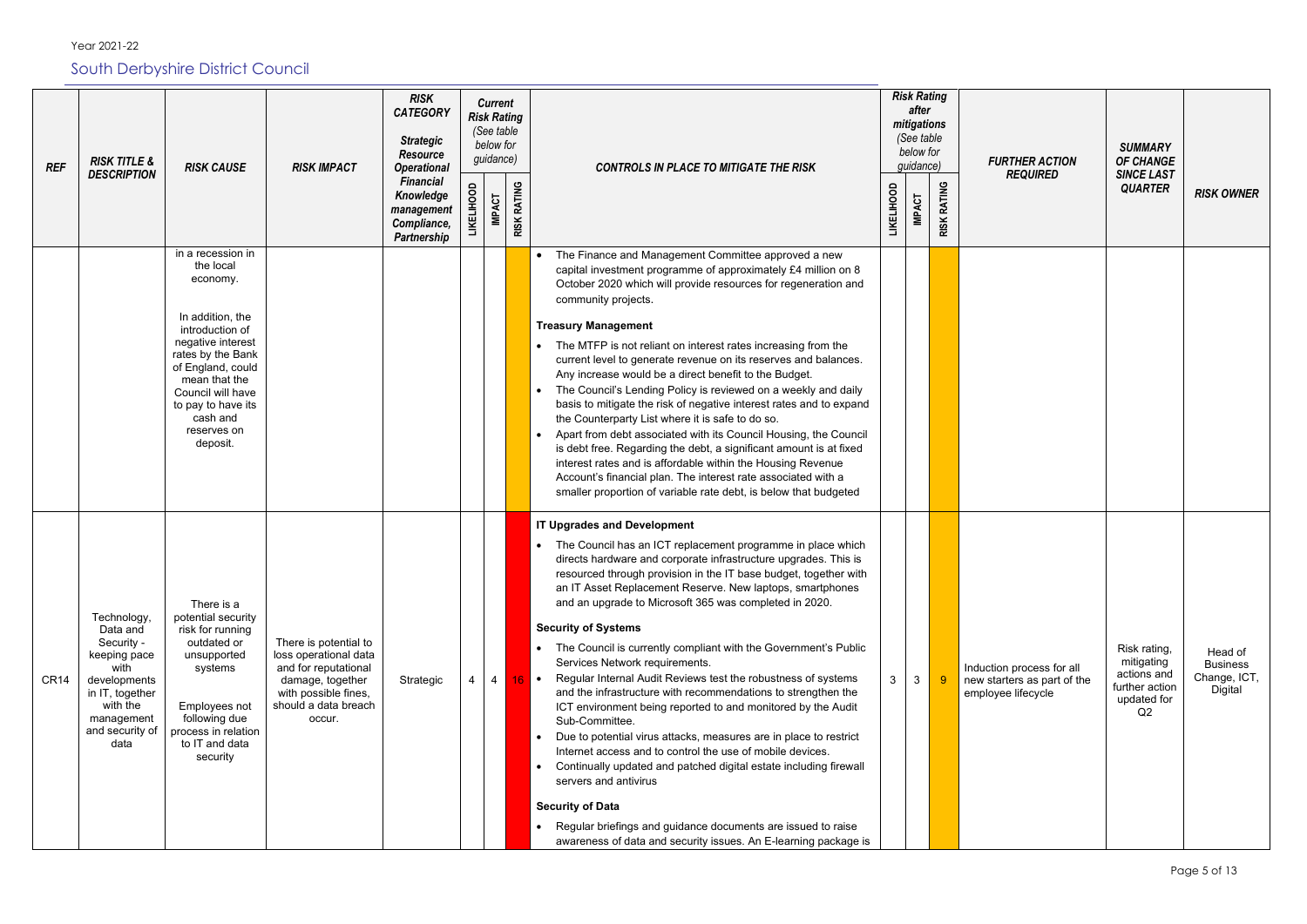*Risk Rating RISK Current after CATEGORY Risk Rating mitigations (See table (See table Strategic below for below for Resource guidance) REF RISK TITLE &*   $quidance$ *DESCRIPTION* RISK CAUSE **RISK IMPACT** *Operational CONTROLS IN PLACE TO MITIGATE THE RISK Financial*  **RISK RATING RISK RATING RISK RATING RISK RATING LIKELIHOOD LIKELIHOOD LIKELIHOOD LIKELIHOOD**  *Knowledge*  **IMPACT IMPACT**  *management Compliance, Partnership*  completed annually by all Officers with access to Council systems and equipment. The Council's Data Protection Officer has direct access to the Leadership Team on matters concerning Information Governance. • Whilst staff have been working remotely communications have been sent to remind of the dangers of cyber-attacks. The security in place is the same for end users regardless of location therefore hardware and software need no special arrangements in response to COVID working practices, however staff are the first, last, strongest, and weakest chain in our defences. A mandatory Cyber Security e-learning package must be completed annually. A number of procedures and policies are also in place that mandate more secure ways of working such as no use of personal email addresses and devices, information classification and encryption. The Council is currently upgrading its telephone infrastructure to enable full compliance with the Payment Card Industry (PCI) regulations. The implementation of actions to strengthen security and the safeguarding of data subject to PCI, are being monitored by the Audit Sub-Committee. • Performance and Risk team to monitor and review data • Performance Management Framework and Risk Management If this is not robust Framework are in place **Technology** Inaccurate and meaningful, it • Performance data is reviewed at Directorate management Reco and Data – monitoring and could lead to Compliance 2 3 6  $1 \mid 1$ CR15 remo meetings and Leadership meetings. quality of reporting of misreporting and regist • Performance is currently undergoing an internal audit review if performance performance data incorrect decision data. making. the outcome identifies no major issues this will be removed from the risk register. • Some aspects of this risk can be transferred as business interruption cover is in place as part of the Council's Property *.* Insurance Policy. Repo • Business Continuity and Emergency Plans are in place and Flu Pandemic Loss of Service  $F$ &M regularly reviewed in accordance with the Civil Contingencies  $CR16$  Business provision Operational 3 4 12 Fuel Shortage 4 2 8 new **Continuity** Act. The Council buys in support from Derbyshire County Council work Loss of Buildings to ensure that the Council's plans remain up to date. • COVID risk assessments and action plans are in place and ICT Failure resources made available to provide employees with the equipment to work from home wherever possible as well as

| <b>FURTHER ACTION</b><br><b>REQUIRED</b>                                                     | <b>SUMMARY</b><br><b>OF CHANGE</b><br><b>SINCE LAST</b><br><b>QUARTER</b>                    | <b>RISK OWNER</b>                                          |
|----------------------------------------------------------------------------------------------|----------------------------------------------------------------------------------------------|------------------------------------------------------------|
|                                                                                              |                                                                                              |                                                            |
|                                                                                              |                                                                                              |                                                            |
| mmendation to<br>ve from the risk<br>ter                                                     | Risk rating,<br>mitigating<br>actions and<br>further action<br>updated for<br>Q <sub>2</sub> | Heads of<br>Organisational<br>Development<br>& Performance |
| ort a business case to<br>I in October to identify<br>flexible ways of<br>ing in the future. | Risk updated<br>for Q2                                                                       | Strategic<br>Director,<br>Corporate<br>Resources           |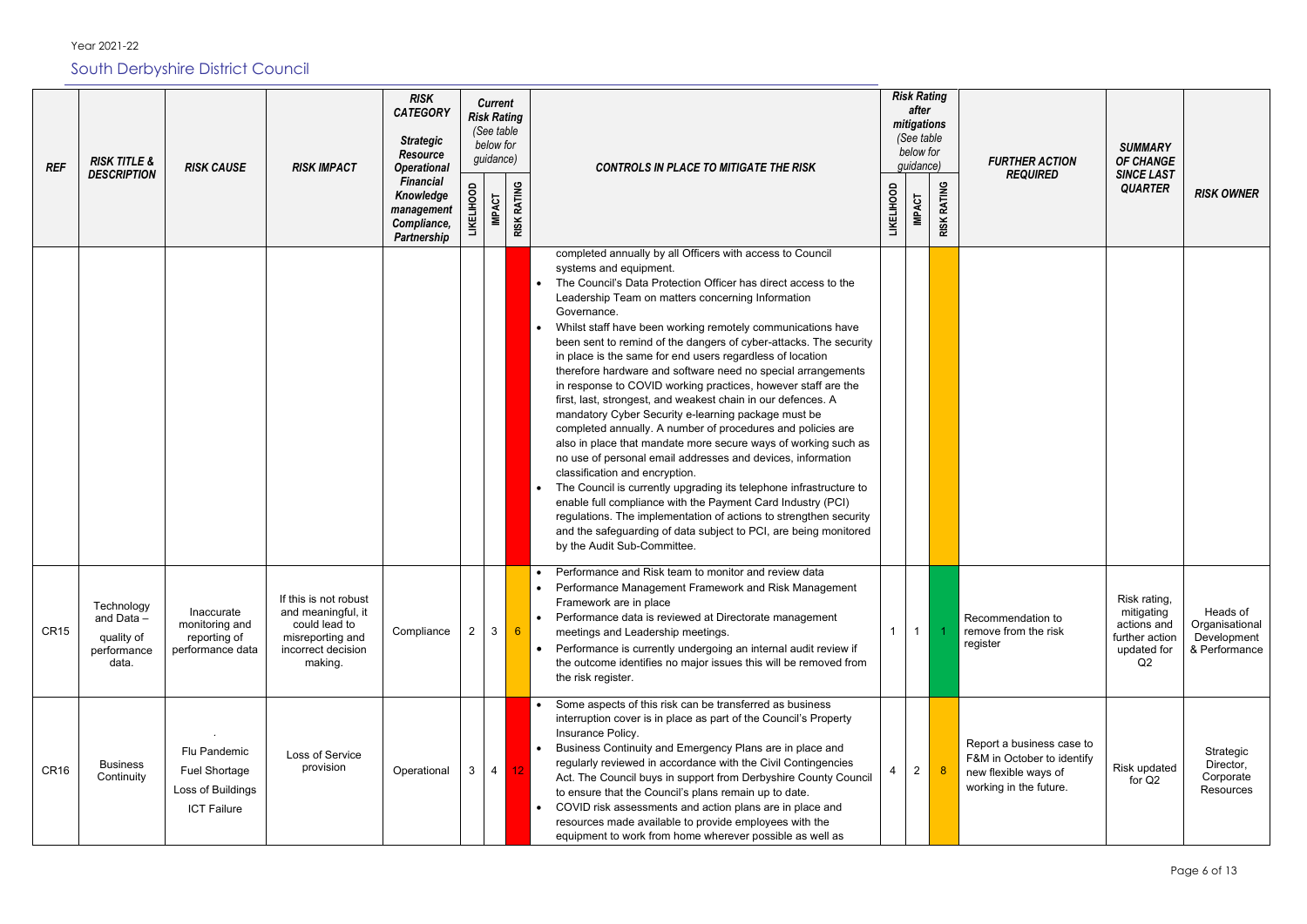Year 2021-22

South Derbyshire District Council

| <b>REF</b>       | <b>RISK TITLE &amp;</b><br><b>DESCRIPTION</b>                   | <b>RISK CAUSE</b>                                                                                          | <b>RISK IMPACT</b>                                                                                                                          | <b>RISK</b><br><b>CATEGORY</b><br><b>Strategic</b><br><b>Resource</b><br><b>Operational</b> | <b>Current</b><br><b>Risk Rating</b><br>(See table<br>below for<br>guidance)<br><b>CONTROLS IN PLACE TO MITIGATE THE RISK</b> |                |                         |                                                                                                                                                                                                                                                                                                                                                                                                                                                                                                                                                                                                                                                                                                                                                                                                                                                                                                                                              | <b>Risk Rating</b><br>after<br>mitigations<br>(See table<br>below for<br>guidance) |               |                              |                                                                                                    |
|------------------|-----------------------------------------------------------------|------------------------------------------------------------------------------------------------------------|---------------------------------------------------------------------------------------------------------------------------------------------|---------------------------------------------------------------------------------------------|-------------------------------------------------------------------------------------------------------------------------------|----------------|-------------------------|----------------------------------------------------------------------------------------------------------------------------------------------------------------------------------------------------------------------------------------------------------------------------------------------------------------------------------------------------------------------------------------------------------------------------------------------------------------------------------------------------------------------------------------------------------------------------------------------------------------------------------------------------------------------------------------------------------------------------------------------------------------------------------------------------------------------------------------------------------------------------------------------------------------------------------------------|------------------------------------------------------------------------------------|---------------|------------------------------|----------------------------------------------------------------------------------------------------|
|                  |                                                                 |                                                                                                            |                                                                                                                                             | <b>Financial</b><br>Knowledge<br>management<br>Compliance,<br><b>Partnership</b>            | <b>LIKELIHOOD</b>                                                                                                             | <b>IMPACT</b>  | <b>RATING</b><br>RISK I |                                                                                                                                                                                                                                                                                                                                                                                                                                                                                                                                                                                                                                                                                                                                                                                                                                                                                                                                              | <b>LIKELIHOOD</b>                                                                  | <b>IMPACT</b> | <b>RATING</b><br><b>RISK</b> |                                                                                                    |
|                  |                                                                 |                                                                                                            |                                                                                                                                             |                                                                                             |                                                                                                                               |                |                         | access to resources to support their physical and mental health<br>and wellbeing.<br>The Council continues to deliver all of its services. This is being<br>undertaken within national guidelines and in conjunction with<br>other agencies in Derbyshire. Guidance is being provided to staff<br>and the public regarding on-going services and to help protect<br>health and well-being.<br>There are no changes to the current working arrangements. All<br>staff who are able to work from home must continue to do so until<br>further notice.<br>Sessions have taken place with Heads of Service and Trade<br>Unions to explore options for future working arrangements ahead<br>of sessions with staff.                                                                                                                                                                                                                               |                                                                                    |               |                              |                                                                                                    |
| CR <sub>17</sub> | <b>Capacity and</b><br><b>Resilience</b>                        | Service demand<br>and loss of skills                                                                       | Recruitment,<br>retention and<br>development of the<br>workforce and<br>dealing with<br>additional demand<br>for services due to<br>Growth. | Operational                                                                                 | 3                                                                                                                             | 3              |                         | Resources set-aside in the MTFP in growth provisions and<br>training budgets to expand service provision and develop the<br>workforce.<br>Since 2018, several major services across the Council have been<br>restructured to strengthen service provision and improve<br>capacity.<br>Proposed restructures in Community and Cultural Services and<br>Housing have recently been approved and implemented to<br>increase capacity and resilience.<br>A restructure of the Council's Senior Management was<br>implemented on 1 April 2019. The aim of the new structure was to<br>create resilience in service provision with the creation of new<br>Head of Service posts, including new posts to focus on<br>Organisational Improvement/Learning and Development.<br>The management restructure also combined resources to create<br>centralised Business Change and Policy teams to support<br>business transformation across the Council. |                                                                                    | 2             |                              | Finan<br>Comr<br>on 22<br>option<br>delive<br>emplo<br>takes<br>assoc<br>capad<br>the de<br>retent |
| CR <sub>18</sub> | <b>Terrorism</b><br>and<br>potentially<br>violent<br>situations | As a public body<br>there is a<br>potential for the<br>Council and its<br>workforce to<br>become a target. | From time to time,<br>members of the<br>workforce do face<br>individual threats<br>while undertaking<br>their duties                        | Operational                                                                                 | 3                                                                                                                             | 4 <sup>1</sup> | 12                      | • Lone working systems in place including a 'Solo-Protect' warning<br>and call for assistance system.<br>• A Potentially Violent Persons Policy and Risk Register are in<br>place.<br>• Alarms and warning system in place in the Civic Offices.                                                                                                                                                                                                                                                                                                                                                                                                                                                                                                                                                                                                                                                                                             | 3                                                                                  | 3             | -9                           | Monit<br>syste<br>from i<br>misse                                                                  |

| isk Rating<br>after<br>nitigations<br>(See table<br>below for<br>guidance) |             | <b>FURTHER ACTION</b><br><b>REQUIRED</b>                                                                                                                                                                                                                                                                             | <b>SUMMARY</b><br><b>OF CHANGE</b><br><b>SINCE LAST</b> |                                                  |
|----------------------------------------------------------------------------|-------------|----------------------------------------------------------------------------------------------------------------------------------------------------------------------------------------------------------------------------------------------------------------------------------------------------------------------|---------------------------------------------------------|--------------------------------------------------|
| <b>IMPACT</b>                                                              | RISK RATING |                                                                                                                                                                                                                                                                                                                      | <b>QUARTER</b>                                          | <b>RISK OWNER</b>                                |
|                                                                            |             |                                                                                                                                                                                                                                                                                                                      |                                                         |                                                  |
| $\overline{2}$                                                             | 4           | Finance and Management<br>Committee at its meeting<br>on 22 July considered<br>options for the future<br>delivery of services and<br>employment models that<br>takes in to account the risk<br>associated with ensuring<br>capacity and resilience in<br>the delivery of services and<br>retention of the workforce. | Risk updated<br>for Q2                                  | Strategic<br>Director,<br>Corporate<br>Resources |
| 3                                                                          | 9           | Monitoring and review of<br>systems in place; learn<br>from incidents and near<br>misses.                                                                                                                                                                                                                            | Risk updated<br>for Q2                                  | Strategic<br>Director,<br>Corporate<br>Resources |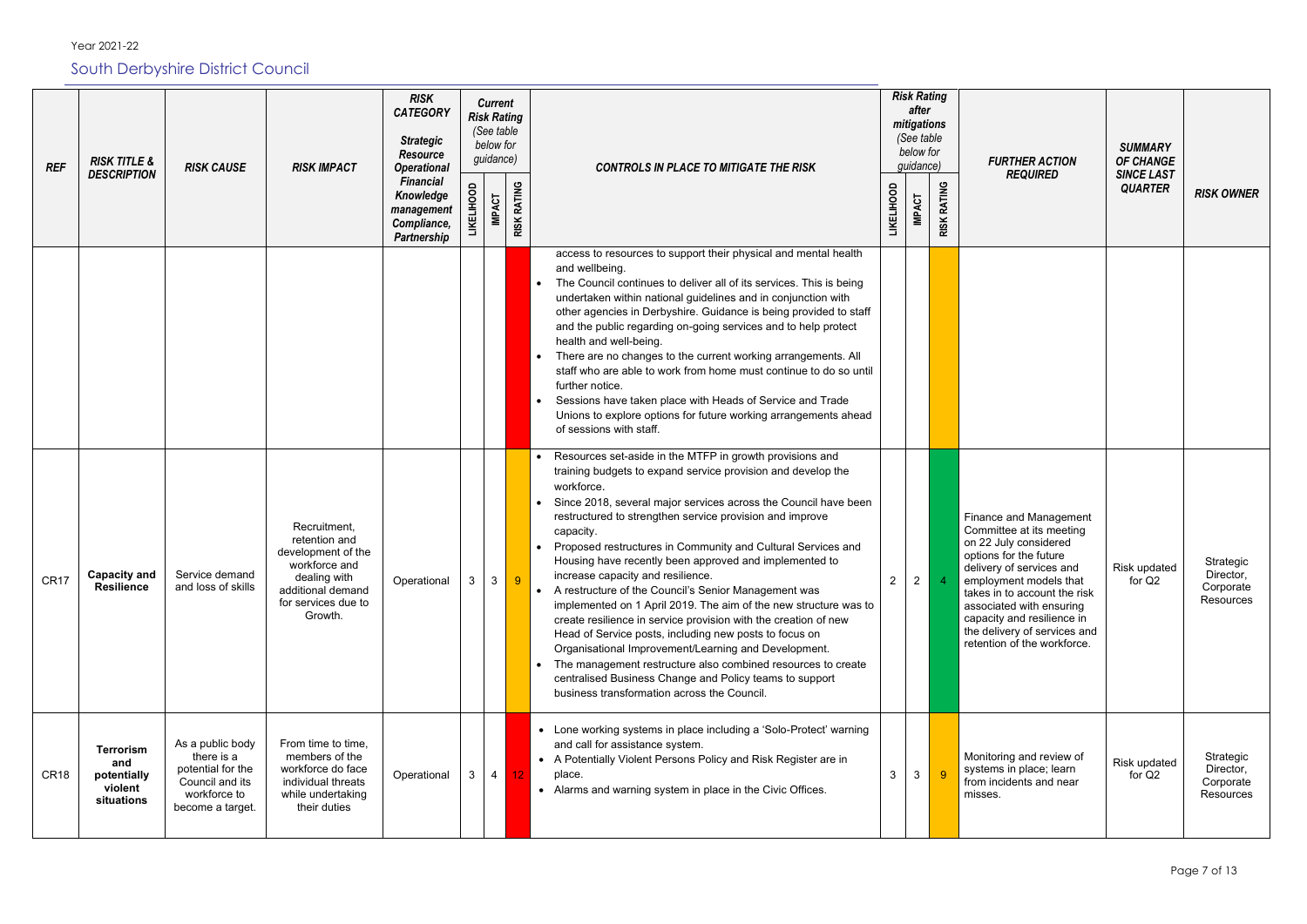| <b>REF</b>       | <b>RISK TITLE &amp;</b>                                                                          | <b>RISK CAUSE</b>                                                                                                                                                                      | <b>RISK</b><br><b>Current</b><br><b>CATEGORY</b><br><b>Risk Rating</b><br>(See table<br><b>Strategic</b><br>below for<br><b>Resource</b><br>guidance)<br><b>RISK IMPACT</b><br><b>Operational</b><br><b>CONTROLS IN PLACE TO MITIGATE THE RISK</b><br><b>Financial</b> |                                                       |          | <b>Risk Rating</b><br>after<br>mitigations<br>(See table<br>below for<br>guidance) |                    | <b>FURTHER ACTION</b>                                                                                                                                                                                                                                                                                                                                                                                                                                                                                                                                                                                                                                               | <b>SUMMARY</b><br><b>OF CHANGE</b> |                |                    |                                                                                                                               |                                           |                                                            |
|------------------|--------------------------------------------------------------------------------------------------|----------------------------------------------------------------------------------------------------------------------------------------------------------------------------------------|------------------------------------------------------------------------------------------------------------------------------------------------------------------------------------------------------------------------------------------------------------------------|-------------------------------------------------------|----------|------------------------------------------------------------------------------------|--------------------|---------------------------------------------------------------------------------------------------------------------------------------------------------------------------------------------------------------------------------------------------------------------------------------------------------------------------------------------------------------------------------------------------------------------------------------------------------------------------------------------------------------------------------------------------------------------------------------------------------------------------------------------------------------------|------------------------------------|----------------|--------------------|-------------------------------------------------------------------------------------------------------------------------------|-------------------------------------------|------------------------------------------------------------|
|                  | <b>DESCRIPTION</b>                                                                               |                                                                                                                                                                                        |                                                                                                                                                                                                                                                                        | Knowledge<br>management<br>Compliance,<br>Partnership | KELIHOOD | <b>IMPACT</b>                                                                      | <b>RISK RATING</b> |                                                                                                                                                                                                                                                                                                                                                                                                                                                                                                                                                                                                                                                                     | <b>LIKELIHOOD</b>                  | <b>IMPACT</b>  | <b>RISK RATING</b> | <b>REQUIRED</b>                                                                                                               | <b>SINCE LAST</b><br><b>QUARTER</b>       | <b>RISK OWNER</b>                                          |
| CR <sub>19</sub> | <b>Statute and</b><br><b>Regulation</b>                                                          | Failure to meet<br>requirements.                                                                                                                                                       | There is no recent<br>evidence to suggest<br>any significant<br>issues; the impact<br>would depend on the<br>nature of the failure.                                                                                                                                    | Compliance                                            |          | 3 <sup>1</sup>                                                                     |                    | • This applies to many Council services. In general, the necessary<br>skills and resources are in place to ensure that the Council meets<br>its statutory duties. In addition, the Council's Constitution, policies<br>and procedures aim to support strategic and regulatory delivery.<br>Note: Some aspects of this risk can be transferred as the Council has<br>insurance cover in place. If the failure rises due to an action of an<br>employee during the normal course of their duties, it is covered under<br>the Official Indemnity (accidental or negligent act) or Professional<br>Indemnity (breach of professional duty) Policies.                    |                                    | $\mathbf{3}$   | 3                  | Keep under review.<br>Continue training and<br>awareness for staff.                                                           | <b>Risk updated</b><br>for Q <sub>2</sub> | Strategic<br>Director,<br>Corporate<br>Resources           |
| <b>CR20</b>      | <b>Health and</b><br><b>Safety</b>                                                               | the potential to<br>contravene<br>regulations<br>through bad<br>practice.                                                                                                              | Serious harm<br>through accidents<br>and near misses                                                                                                                                                                                                                   | Compliance                                            |          | 4                                                                                  |                    | • The Council employs a corporate Health and Safety Officer.<br>• All employees are provided with the relevant training and PPE<br>required for their role.<br>• An on-going training programme is in place for all staff and for<br>parts of the workforce where there is a greater risk of an accident.<br>16 • Accidents and near misses are logged, reported and reviewed<br>corporately and any major incidents are investigated to review<br>procedures.<br>• Risk assessments are regularly undertaken, and procedures<br>updated when necessary.                                                                                                            | 3                                  | $\overline{2}$ | 6                  | Monitoring and review of<br>accidents and near misses.                                                                        | <b>Risk updated</b><br>for Q <sub>2</sub> | Heads of<br>Organisational<br>Development<br>& Performance |
| <b>CR21</b>      | <b>Managing the</b><br>environmenta<br>I impact of<br>incidents<br>across the<br><b>District</b> | Incidents arising<br>directly from<br>actions by the<br>Council in the<br>provision of its<br>services. For<br>example, an oil<br>spill which<br>contaminates land<br>or water courses | Impacts on<br>environment and<br>economy; increased<br>risk of major events:<br>potential for litigation;<br>reputational damage                                                                                                                                       | Strategic                                             |          | $\mathbf{3}$                                                                       | 6 <sup>°</sup>     | • The Council has plans in place through Emergency Planning to<br>manage the environmental impact of any incidents across the<br>District.<br>• The Council is accredited to the prestigious international ISO<br>14001 standard for Environmental Management.<br>• The Council has also declared a "Climate Emergency" and has a<br>Corporate Steering Group to oversee an action plan to reduce the<br>Council's carbon footprint and become carbon neutral as an<br>organisation by 2030. (See Risk below)                                                                                                                                                       | $\mathbf{2}$                       | $\overline{2}$ |                    |                                                                                                                               | <b>Risk updated</b><br>for Q2             | Head of<br>Environmental<br>Services                       |
| <b>CR22</b>      | <b>Climate</b><br><b>Emergency</b>                                                               | The failure of the<br>Council to<br>achieve carbon<br>neutrality for its<br>operations by<br>2030 and carbon<br>neutrality for the<br>District by 2050.                                | Impacts on<br>environment and<br>economy; increased<br>risk of major events:<br>potential for litigation;<br>reputational damage                                                                                                                                       | Strategic                                             |          | 3 <sup>1</sup>                                                                     | 12 <sub>1</sub>    | • Achievement of the carbon reduction ambitions are mainly vested<br>in our Climate and Environment Strategy and Climate &<br><b>Environment Action Plan.</b><br>• The Action Plan contains planned and programmed actions and<br>will be reviewed annually. It will quantify the estimated net financial<br>costs and net carbon savings associated with the contents of the<br>Plan. The Plan will calculate the contribution of the Plan to the<br>carbon reduction trajectory, along with the calculated shortfall in<br>carbon reductions. Attaining the targets in the Plan is one of the<br>Corporate Plan Key Performance Indicators. Whist the action plan |                                    | 3 <sup>1</sup> | 12                 | Annual monitoring and<br>review of the Climate and<br><b>Environment Action Plan</b><br>Actively seeking external<br>funding. | Risk updated<br>for Q2                    | Head of<br>Environmental<br>Services                       |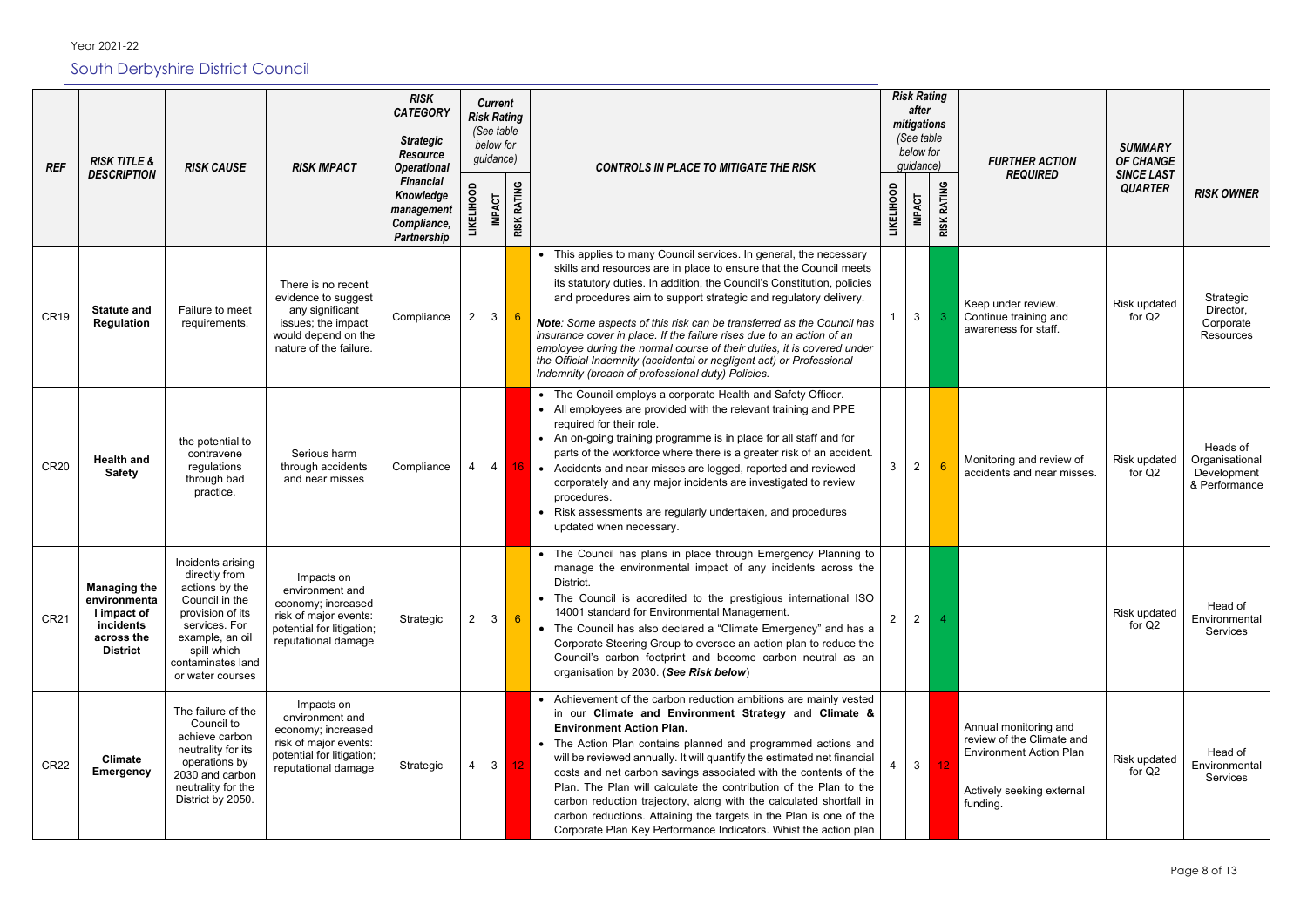| <b>REF</b>       | <b>RISK TITLE &amp;</b><br><b>DESCRIPTION</b> | <b>RISK CAUSE</b>                                                                                                                               | <b>RISK IMPACT</b>                                                                                                                                                                                                                                                                                                    | <b>RISK</b><br><b>CATEGORY</b><br><b>Strategic</b><br><b>Resource</b><br><b>Operational</b> | guidance)    |                | <b>Current</b><br><b>Risk Rating</b><br>(See table<br>below for | <b>CONTROLS IN PLACE TO MITIGATE THE RISK</b>                                                                                                                                                                                                                                                                                                                                                                                                                                                                                                                                               |                   | <b>Risk Rating</b><br>after<br>mitigations<br>(See table<br>below for<br>guidance) |                    | <b>FURTHER ACTION</b><br><b>REQUIRED</b>                                                                                                           | <b>SUMMARY</b><br><b>OF CHANGE</b><br><b>SINCE LAST</b> |                                                       |
|------------------|-----------------------------------------------|-------------------------------------------------------------------------------------------------------------------------------------------------|-----------------------------------------------------------------------------------------------------------------------------------------------------------------------------------------------------------------------------------------------------------------------------------------------------------------------|---------------------------------------------------------------------------------------------|--------------|----------------|-----------------------------------------------------------------|---------------------------------------------------------------------------------------------------------------------------------------------------------------------------------------------------------------------------------------------------------------------------------------------------------------------------------------------------------------------------------------------------------------------------------------------------------------------------------------------------------------------------------------------------------------------------------------------|-------------------|------------------------------------------------------------------------------------|--------------------|----------------------------------------------------------------------------------------------------------------------------------------------------|---------------------------------------------------------|-------------------------------------------------------|
|                  |                                               |                                                                                                                                                 |                                                                                                                                                                                                                                                                                                                       | <b>Financial</b><br>Knowledge<br>management<br>Compliance,<br><b>Partnership</b>            |              | <b>IMPACT</b>  | <b>RISK RATING</b>                                              |                                                                                                                                                                                                                                                                                                                                                                                                                                                                                                                                                                                             | <b>LIKELIHOOD</b> | <b>IMPACT</b>                                                                      | <b>RISK RATING</b> |                                                                                                                                                    | <b>QUARTER</b>                                          | <b>RISK OWNER</b>                                     |
|                  |                                               |                                                                                                                                                 |                                                                                                                                                                                                                                                                                                                       |                                                                                             |              |                |                                                                 | has been agreed it does contain several actions where funding has<br>not been committed.<br>• The Strategy and Plan have identified the main carbon emissions<br>sources. The Council will be alive to the many and various windfall<br>opportunities for interventions in between the annual Plan<br>revisions where these are considered likely to make significant<br>impacts on reducing emissions.<br>Emerging statute, in particular the Environment Bill, will exert<br>significant influence over the Council's operations and indirect<br>influence in relation to climate change. |                   |                                                                                    |                    |                                                                                                                                                    |                                                         |                                                       |
| <b>CR23</b>      | Internet<br><b>Connection</b>                 | The effects of the<br>internet<br>connection<br>becoming<br>unavailable for a<br>length of time<br>would be a major<br>incident.                | Most applications<br>whether they are<br>onsite or hosted will<br>need the Council's<br>internet connection<br>to be active for their<br>use.<br>There is only one<br>ISP in Swadlincote.<br>Therefore, if the<br>cable is damaged or<br>the service is<br>disrupted, no internet<br>connection will be<br>available. | Strategic                                                                                   | $\mathbf{2}$ | $\overline{4}$ | 8 <sub>1</sub>                                                  | • New RA02 Circuits are being procured which have been specified<br>with a resilient line. Although full resilience isn't proved due to a<br>single supplier, the lines are coming from different exchanges so<br>both would have to be out of service for a total loss of connection.<br>There are options to make some services available over<br>$\bullet$<br>alternative connections, be that personal or business, if needed.<br>• Smartphone users can use the mobile data connection to access<br>outlook and teams etc                                                              | $\overline{2}$    | 3                                                                                  | 6                  |                                                                                                                                                    | <b>Risk updated</b><br>for Q <sub>2</sub>               | Head of<br><b>Business</b><br>Change, ICT,<br>Digital |
| CR <sub>24</sub> | <b>Technical</b><br><b>Resource</b>           | The Council relies<br>on a small pool of<br>technical<br>specialists and<br>support<br>operatives to<br>keep the<br>organisation<br>operational | Availability of<br>resource to conduct<br>and support Council<br>meetings<br>Availability of<br>resource to support<br>day to day<br>operations and<br>projects.                                                                                                                                                      |                                                                                             | 3            | $\mathbf{3}$   | 9                                                               | • The COVID-19 Fund is being used to finance an agency<br>resource. The introduction of the post has offered relief for first<br>line calls and Committee meetings.<br>The agency resource is more expensive than an established post<br>$\bullet$<br>and is not a permanent solution.                                                                                                                                                                                                                                                                                                      | 3                 | $\overline{2}$                                                                     | 6 <sup>°</sup>     | ICT structure will be<br>reviewed in-line with<br>corporate employment and<br>operating model<br>Continually review and<br>monitor support tickets | <b>Risk updated</b><br>for Q <sub>2</sub>               | Head of<br><b>Business</b><br>Change, ICT,<br>Digital |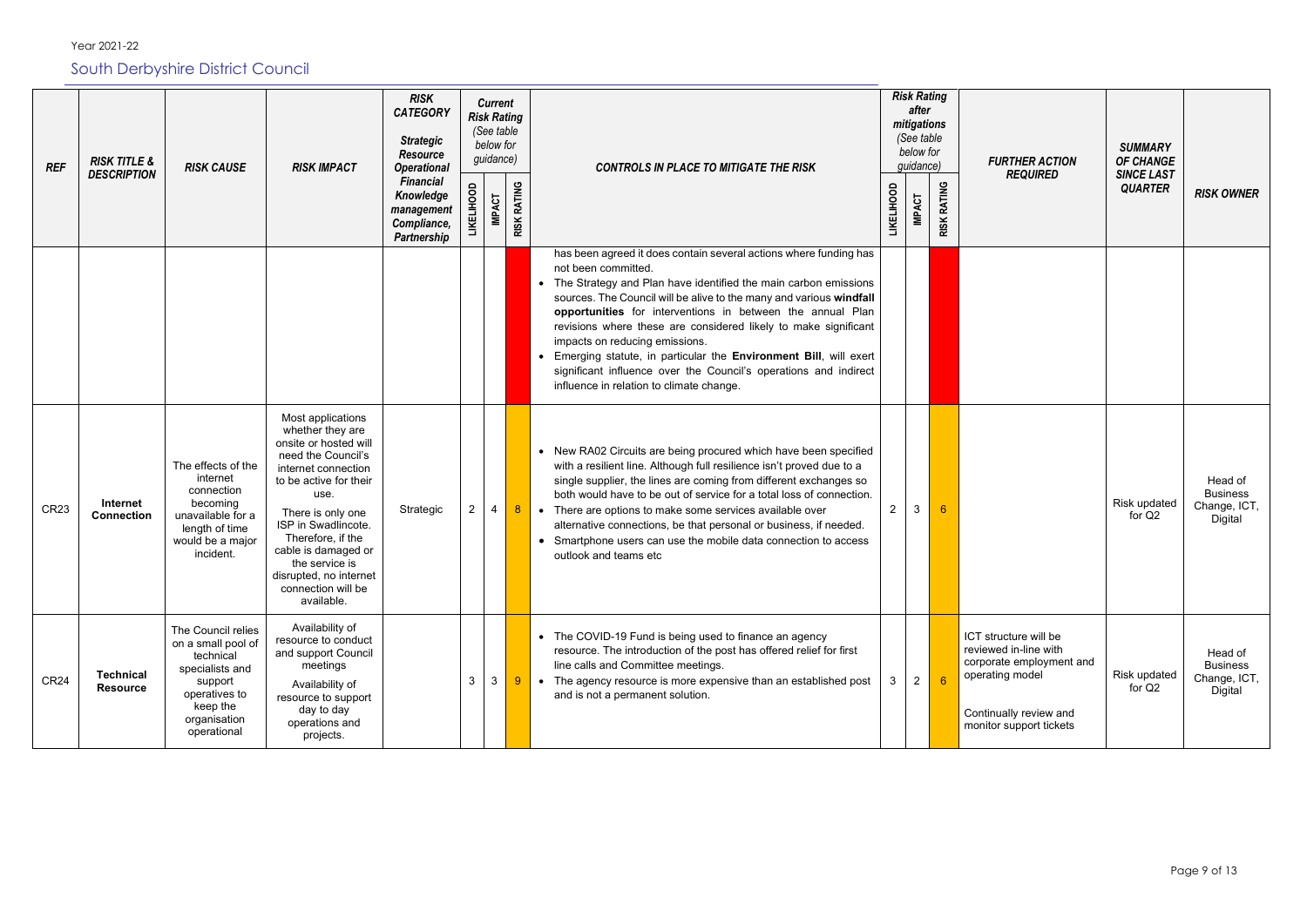| <b>REF</b>       | <b>RISK TITLE &amp;</b><br><b>DESCRIPTION</b> | <b>RISK CAUSE</b>                                                                                                                                                                                                                                                                                       | <b>RISK IMPACT</b>                                                                                                                                                                                                                                                                                                                                                                                                 | <b>RISK</b><br><b>CATEGORY</b><br><b>Strategic</b><br><b>Resource</b><br><b>Operational</b><br><b>Financial</b><br>Knowledge<br>management<br>Compliance,<br>Partnership | <b>Current</b><br><b>Risk Rating</b><br>(See table<br>below for<br>guidance) |                |                    | <b>CONTROLS IN PLACE TO MITIGATE THE RISK</b>                                                                                                                                                                                                                                                                                                                                                                                                                                                                                                                                                                                                                                                                                                                                                                                                                                                                                                                                                                                                                                                                                                                                                                                                                                                                                                                                                                                                                                                                                                                                                                                                                                                                                                                                                                               |                   | <b>Risk Rating</b><br>after<br>mitigations<br>(See table<br>below for<br>guidance) |                              | <b>FURTHER ACTION</b><br><b>REQUIRED</b>                                                                                                                     | <b>SUMMARY</b><br><b>OF CHANGE</b><br><b>SINCE LAST</b> |                                                                                                                   |
|------------------|-----------------------------------------------|---------------------------------------------------------------------------------------------------------------------------------------------------------------------------------------------------------------------------------------------------------------------------------------------------------|--------------------------------------------------------------------------------------------------------------------------------------------------------------------------------------------------------------------------------------------------------------------------------------------------------------------------------------------------------------------------------------------------------------------|--------------------------------------------------------------------------------------------------------------------------------------------------------------------------|------------------------------------------------------------------------------|----------------|--------------------|-----------------------------------------------------------------------------------------------------------------------------------------------------------------------------------------------------------------------------------------------------------------------------------------------------------------------------------------------------------------------------------------------------------------------------------------------------------------------------------------------------------------------------------------------------------------------------------------------------------------------------------------------------------------------------------------------------------------------------------------------------------------------------------------------------------------------------------------------------------------------------------------------------------------------------------------------------------------------------------------------------------------------------------------------------------------------------------------------------------------------------------------------------------------------------------------------------------------------------------------------------------------------------------------------------------------------------------------------------------------------------------------------------------------------------------------------------------------------------------------------------------------------------------------------------------------------------------------------------------------------------------------------------------------------------------------------------------------------------------------------------------------------------------------------------------------------------|-------------------|------------------------------------------------------------------------------------|------------------------------|--------------------------------------------------------------------------------------------------------------------------------------------------------------|---------------------------------------------------------|-------------------------------------------------------------------------------------------------------------------|
|                  |                                               |                                                                                                                                                                                                                                                                                                         |                                                                                                                                                                                                                                                                                                                                                                                                                    |                                                                                                                                                                          |                                                                              | <b>IMPACT</b>  | <b>RISK RATING</b> |                                                                                                                                                                                                                                                                                                                                                                                                                                                                                                                                                                                                                                                                                                                                                                                                                                                                                                                                                                                                                                                                                                                                                                                                                                                                                                                                                                                                                                                                                                                                                                                                                                                                                                                                                                                                                             | <b>LIKELIHOOD</b> | <b>IMPACT</b>                                                                      | <b>RATING</b><br><b>RISK</b> |                                                                                                                                                              | <b>QUARTER</b>                                          | <b>RISK OWNER</b>                                                                                                 |
| CR <sub>26</sub> | <b>Supply Chain</b>                           | EU shortage of<br>materials to<br>manufacture<br>coloured plastic<br>National shortage<br>of agency drivers<br>to undertake HGV<br>driving.<br>There is fast<br>becoming a global<br>shortage of<br>microchips and<br>some vehicle<br>manufacturers<br>have suspended<br>production of new<br>vehicles, | The Council may not<br>be able to supply<br>new brown and<br>green bins for at<br>least 3 months.<br>A cancellation of<br>driver testing during<br>lockdown has led to<br>a shortage of newly<br>qualified drivers and<br>changes to IRS rules<br>have led many<br>agency drivers to<br>take permanent<br>positions.<br>Could potentially<br>impact fleet<br>purchases and the<br>supply of computer<br>equipment. |                                                                                                                                                                          |                                                                              | 3 <sup>1</sup> | 12                 | EU shortage of materials to manufacture plastic: Current<br>stocks are diminishing but should last a few more weeks, we<br>have placed orders for both brown and green bins and should be<br>first in line when material supplies pick up. Additional black bins<br>have been ordered and will be supplied with different coloured<br>lids. Manufacturers have advised that they can provide the lids in<br>different colours.<br>National shortage of HGV drivers/production of new<br>$\bullet$<br>vehicles: Currently discussing with all employees, the<br>opportunity to be trained to drive HGV's, we also have three<br>drivers not employed on Waste Services who can be utilised in an<br>emergency. Secured 3 more drivers recently.<br>Global shortage of microchips: No immediate concerns over<br>$\bullet$<br>purchase of new vehicles, if situation deteriorates then we will<br>look to source ex-demonstrator vehicles or nearly new/used<br>vehicles. Short-term hire will also be considered where<br>appropriate<br>The shortage of semiconductors, a key component part in almost<br>$\bullet$<br>all modern electronics, is having a large effect on production of<br>many products. Cars and Computer equipment are high profile<br>products to suffer supply chain problems. The only way to<br>combat this problem in relation to purchase of new equipment is<br>to order early and allow up to 6 months for delivery. Where<br>practical and financially viable orders can be made before the<br>need arises. A good example could be purchase of a new laptop<br>after members approve the post rather than after the candidate<br>has accepted the post and will be starting in a matter of weeks.<br>• NOVUS and other contractors have been able to secure<br>alternative supplies/products. | 4                 | 3 <sup>1</sup>                                                                     | 12                           | Currently looking at HGV<br>apprenticeships<br>Management is in constant<br>discussions with local<br>agency driver suppliers to<br>secure additional cover. | Risk updated<br>for Q2                                  | Head of<br>Operational<br>Services<br>Head of<br><b>Business</b><br>Change, ICT,<br>Digital<br>Head of<br>Housing |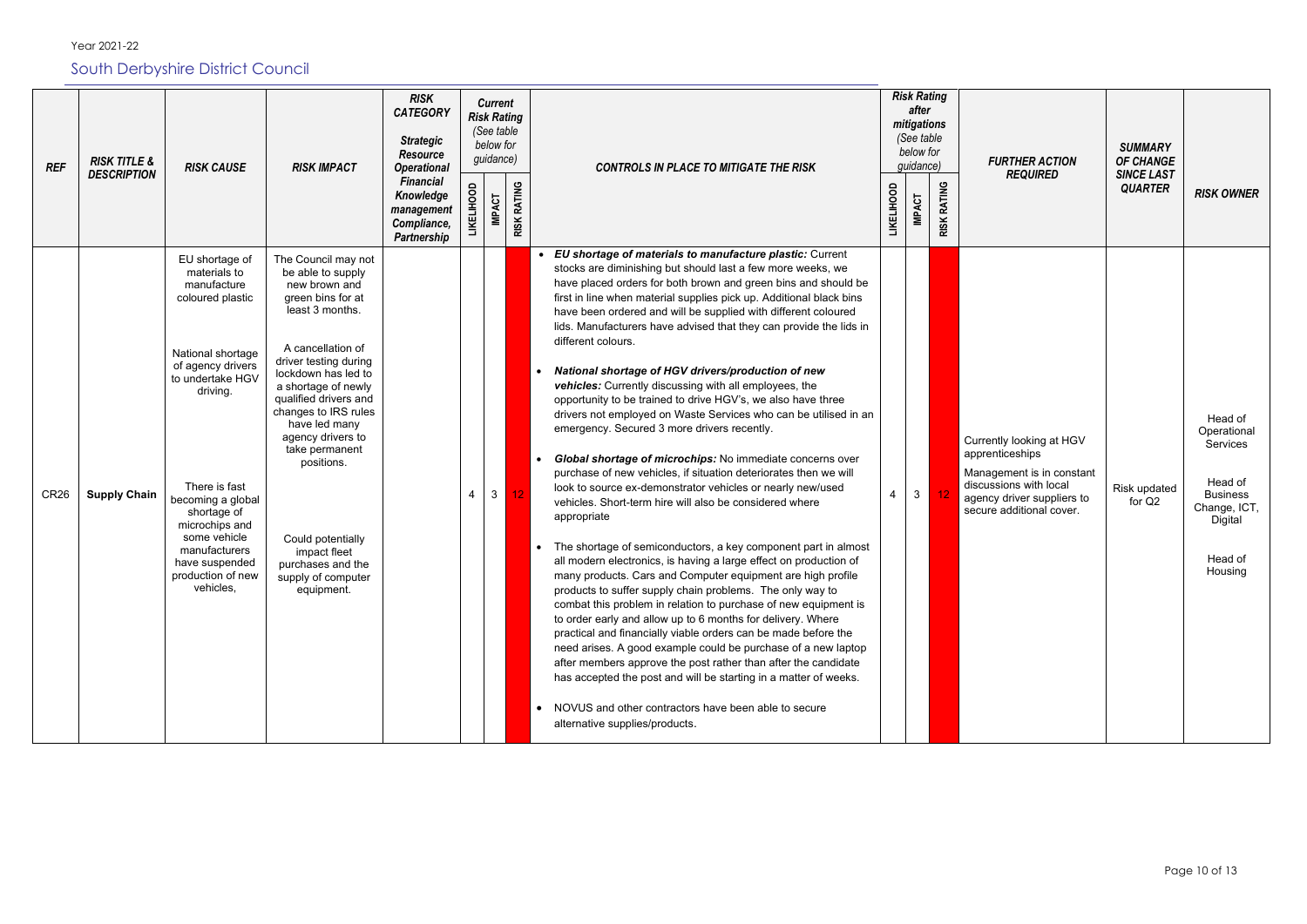Page 11 of 13

## Risk Matrix Template

The table below outlines how the impact and likelihood of the risk is scored using the threshold and description as guidance.

|        |                         |                         | Likelihood           |                         |                                  |         |                         |
|--------|-------------------------|-------------------------|----------------------|-------------------------|----------------------------------|---------|-------------------------|
|        |                         | Remote (1)              | Possible (2)         | Probable<br>(3)         | <b>Highly</b><br>Probable<br>(4) |         |                         |
|        | Low(1)                  |                         | $\overline{2}$       | $\overline{\mathbf{3}}$ | 4                                |         |                         |
| Impact | Medium (2)              | $\overline{2}$          | $\blacktriangleleft$ | $\boldsymbol{6}$        | 8                                | $1 - 4$ | <b>Low Risk</b>         |
|        | High (3)                | $\mathbf{3}$            | $\boldsymbol{6}$     | 9                       | 12                               | $6 - 9$ | <b>Medium Risk</b>      |
|        | <b>Very High</b><br>(4) | $\overline{\mathbf{4}}$ | $\boldsymbol{8}$     | 12                      | 16                               | $12-16$ | <b>Significant Risk</b> |

| Limited impact on service objectives if any, section objectives unlikely   |
|----------------------------------------------------------------------------|
| to be met, financial loss less than £10,000, no media attention            |
| Slight delay in achievement of service objectives, minor injuries,         |
| financial loss over £50,000, adverse local media attention, breaches of    |
| local procedures                                                           |
| Significant threat to Council objectives. Non-statutory duties not         |
| achieved, permanent injury, financial loss over £100,000, negative         |
| national media attention, litigation expected, serious issues raised       |
| through inspection, breakdown of confidence of partners.                   |
| Objectives cannot be delivered. Statutory duties not achieved, death,      |
| financial loss over £500,000, adverse national media attention, litigation |
| almost certain, prosecutions, breaches of law, inspection highlights       |
| inadequate service, Council unable to work with partner organisation       |
|                                                                            |
| <b>Thresholds and Description</b>                                          |
| May occur only in exceptional circumstances (e.g. once in 10 years)        |
| Unlikely to occur but could at some time (e.g. once in three years)        |
| Fairly likely to occur at some time or under certain circumstances (e.g.   |
| once in two years)                                                         |
| Will probably occur at some time or in most circumstances (e.g. once in    |
| 12 months)                                                                 |
|                                                                            |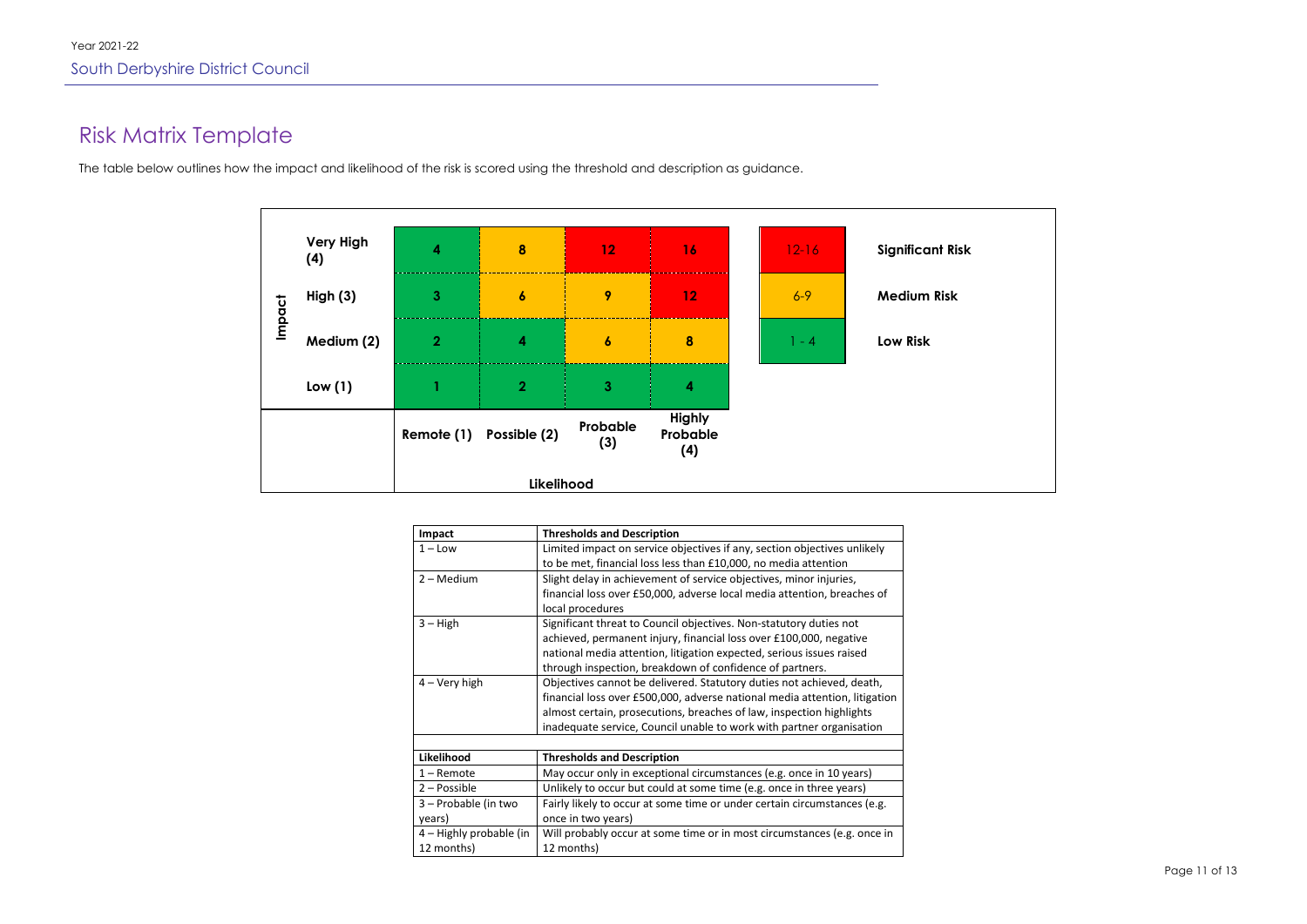### Corporate Risk Matrix

The below table summarises the risk likelihood and impact for risks after controls have been put in place to mitigate the risk.

|            | Very High (4) |                                   |                                       |                                        |                               |  |
|------------|---------------|-----------------------------------|---------------------------------------|----------------------------------------|-------------------------------|--|
|            | High $(3)$    | <b>CR3, CR19</b>                  | <b>CR13, CR23</b>                     | <b>CR14, CR18</b>                      | <b>CR22, CR26</b>             |  |
| Impact     | Medium (2)    | <b>CR7, CR8,</b>                  | <b>CR2, CR4,</b><br><b>CR17, CR21</b> | <b>CR9, CR12,</b><br><b>CR20, CR24</b> | <b>CR16</b>                   |  |
|            | Low(1)        | <b>CR10, CR11,</b><br><b>CR15</b> | CR1                                   |                                        |                               |  |
|            |               | Remote (1)                        | Possible (2)                          | Probable (3)                           | <b>Highly</b><br>Probable (4) |  |
| Likelihood |               |                                   |                                       |                                        |                               |  |

| CR <sub>1</sub> | Universal Credit (UC)                     | Ongoing changes to the welfare system and Universal Credit impact on resources in Benefits and<br><b>Customer Services.</b>                  |
|-----------------|-------------------------------------------|----------------------------------------------------------------------------------------------------------------------------------------------|
| CR <sub>2</sub> | <b>Fraudulent activities</b>              | The possibility of fraud being undetected.                                                                                                   |
| CR <sub>3</sub> | <b>Procurement Services</b>               | Limited resources to enable good quality advice and support for Services.                                                                    |
| CR4             | <b>Public Building</b>                    | Ensuring public buildings are safe and have adequate repair budgets to ensure they remain fit for<br>purpose.                                |
| CR7             | <b>Payroll Service</b>                    | There is no additional capacity or expertise within the team to cope with any down time so the risk of.                                      |
| CR <sub>8</sub> | Payroll Software Contract Expiry          | The contract expires in March 2022                                                                                                           |
| CR <sub>9</sub> | <b>Transformation Compliance</b>          | Committing to already allocated resources or finances of projects outside the annual work programme<br>for ICT and Business Change           |
| <b>CR10</b>     | <b>Banking and Counterparty Limits</b>    | Authorised signatories being unavailable, Internet failure resulting in no access to the bank accounts.                                      |
| <b>CR11</b>     | Failure of systems external to<br>Finance | The Academy system interfaces data for Housing Benefit, Council Tax and Business Rates daily. The<br>AIM system interfaces cash files daily. |